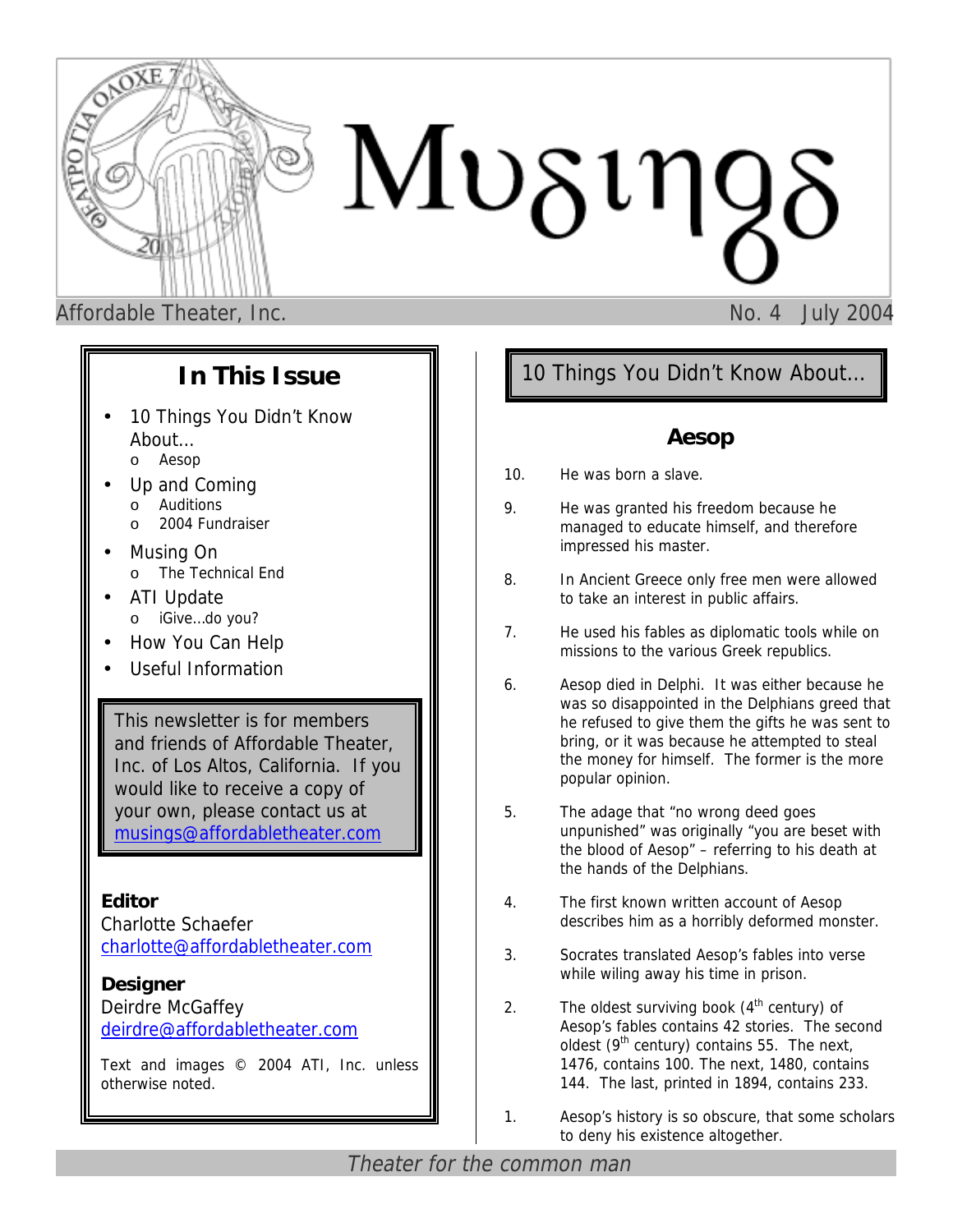# **Up and Coming**

#### **Auditions**

**Performance Date:**  Monday 10am September 20, 2004

**Auditions:**  Wednesday/Thursday 6:30pm-9pm July 21 and 22, 2004 (Callbacks July 28, 29)

#### **Rehearsals:**

Wednesdays/Thursdays 6:30pm-9pm August 4, 5, 11, 12, 18, 19, 25, 26, September 1, 2, 8, 9, 15, and 16, 2004

Auditions and Rehearsals will be held at the Serra Park stage, 739 The Dalles Ave, Sunnyvale CA. **[Map](http://tinyurl.com/258bj)** 

The Play: Shakespeare 101 A slight variation of the original script that includes work from "All's Well That End's Well".

For more information visit [www.affordabletheater.com/sarah/shakespeare101/](http://www.affordabletheater.com/sarah/shakespeare101/)



### **2004 Fundraiser**

Come join Affordable Theater at our second annual fundraiser. This year we will gather together to celebrate the holiday season. Join us…



© Margaret Cebama 1998

# When Santas Collide… Christmas Around The World

Saturday, December 11, 2004

There will be food, there will be fun, there will be Santas…there will be colliding.

Who could ask for anything more?

Bring some holiday cheer, and leave knowing you're supporting a good cause.

Further information will be available soon online, in this space, and in your local newspapers.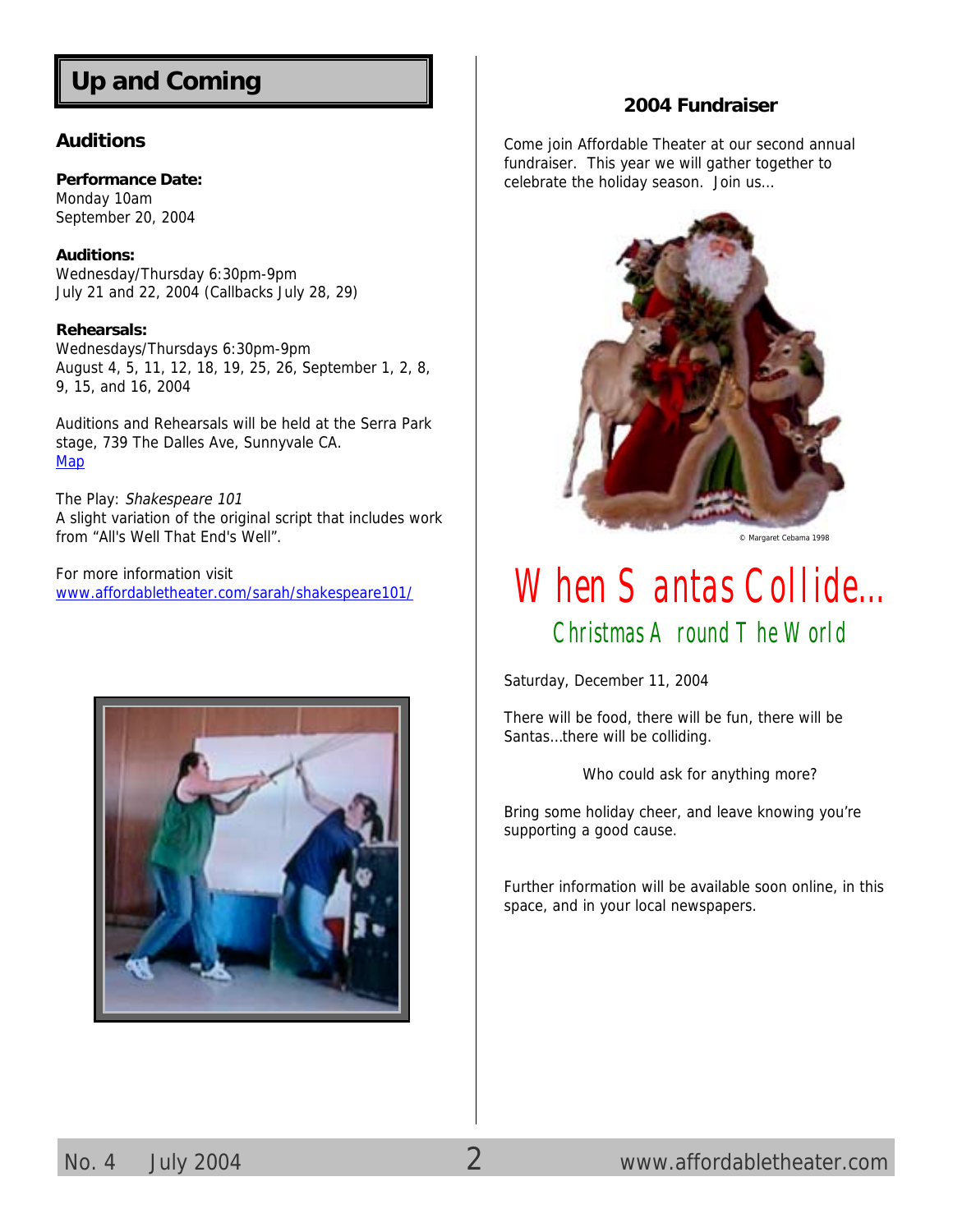# **Musing On**

#### **The Technical End**

Affordable Theater has entered a new phase of our development. Stepping boldly into the world of audio/visual arts, ATI's latest version of Shakespeare 101 five different characters appeared only onscreen.

Shakespeare 101, like all Sarah's Troupe shows, is presented as part of our "live theater for every school" initiative. This program brings theatrical productions to classrooms all over the Bay area. The beauty of a Sarah's Troupe performance is it can be done anywhere. Whether the school can provide us with a full stage or a 10'x10' corner in a classroom, we can deliver Shakespeare, Aesop's Fables, Greek Tragedy, or one of a dozen other shows. The trouble with this flexibility, is that we have to design all of the shows around the absolute minimum – the 10'x10' corner. All sets, props, equipment, and actors must be able to arrive, set up, run the show, clean up, and depart in the space of a few hours. This means there are no multi-part sets, no orchestras, no lighting, and very few costumes and props. Thus the introduction of any new technology allowing us to bring a better show to the students is welcome. With this in mind ATI took a closer look at using audio/visual affects to add to the depth of our next show.

Shakespeare 101 has a modular script designed for two to seven actors. The addition of A/V technology allowed the 2-person show to have four actors on stage at the same time. Using digital video we presented the characters of Romeo, Juliet, Priam, Pyrrhus, and Hecuba each on a full set designed for the particular scene. Romeo and Juliet had their famous balcony scene on the steps of a gazebo, and the fall of Troy took place before a Greek-style temple. The possibilities that this type of technology opens to us are practically endless.

Work on filming began many weeks before the actors were called. First we found the locations for both shots: Lincoln Park in Los Altos for Romeo and Juliet, and the Stanford Mausoleum in Palo Alto for the fall of Troy. We determined the filming times and then contacted our actors. Romeo and Juliet was filmed first. We discovered early in that we would have to have multiple takes, which added the requirement of film editing software. That problem was taken care of after we spoke with Tom Padula and Lance Scott. Tom was one of the original designers of Apple's iMovie program, and Lance had a Mac available for us to learn the software.



 We filmed Romeo and Juliet on two different days. Though we discovered site lines, and background issues that we had been unaware of in our first shooting, it wasn't too bad for our

first try. The filming of Troy was much more involved, and in the end, much more impressive. Calling upon two of our more experienced actors, David McGaffey and Brian Larsen, we scheduled a single day for the shoot. Brian and David worked together beautifully, and after only a few takes we had plenty of footage. Now it was time for iMovie.

Not having used an Apple computer regularly since the late 80's I was somewhat apprehensive about the process, but iMovie proved to be a fairly intuitive program. We edited together all the Romeo and Juliet takes into one good cut – and then added the sound, which had been recorded separately, over the final cut. The fall of Troy had no sound at all – all the dialogue would be live. iMovie once again proved painless, and we were able to edit together a rather moving piece of cinematography. This is of course in comparison to nothing, as this was our first foray – but our audience enjoyed it, and that's what we were aiming for.

The final step in the process was actually presenting our works to the audience. This involved bringing together a stereo, dvd player, and projector. With much thanks to Audrey McCombs were able to acquire the use of a Dell projector, which was small enough and bright enough for our needs. We used large pieces of foam core for a projector screen, and with the availability of remote controls for all the devices, we were set to go.

Now, as with all things, we encountered problems. The dvds took forever to burn, the remotes proved somewhat problematic, and even indirect sun had a greater fading effect than anticipated. Despite these setbacks, we were able to present an entertaining and educational multi-media show for the first time. And

judging by our audiences' reaction – we'll be doing it again.